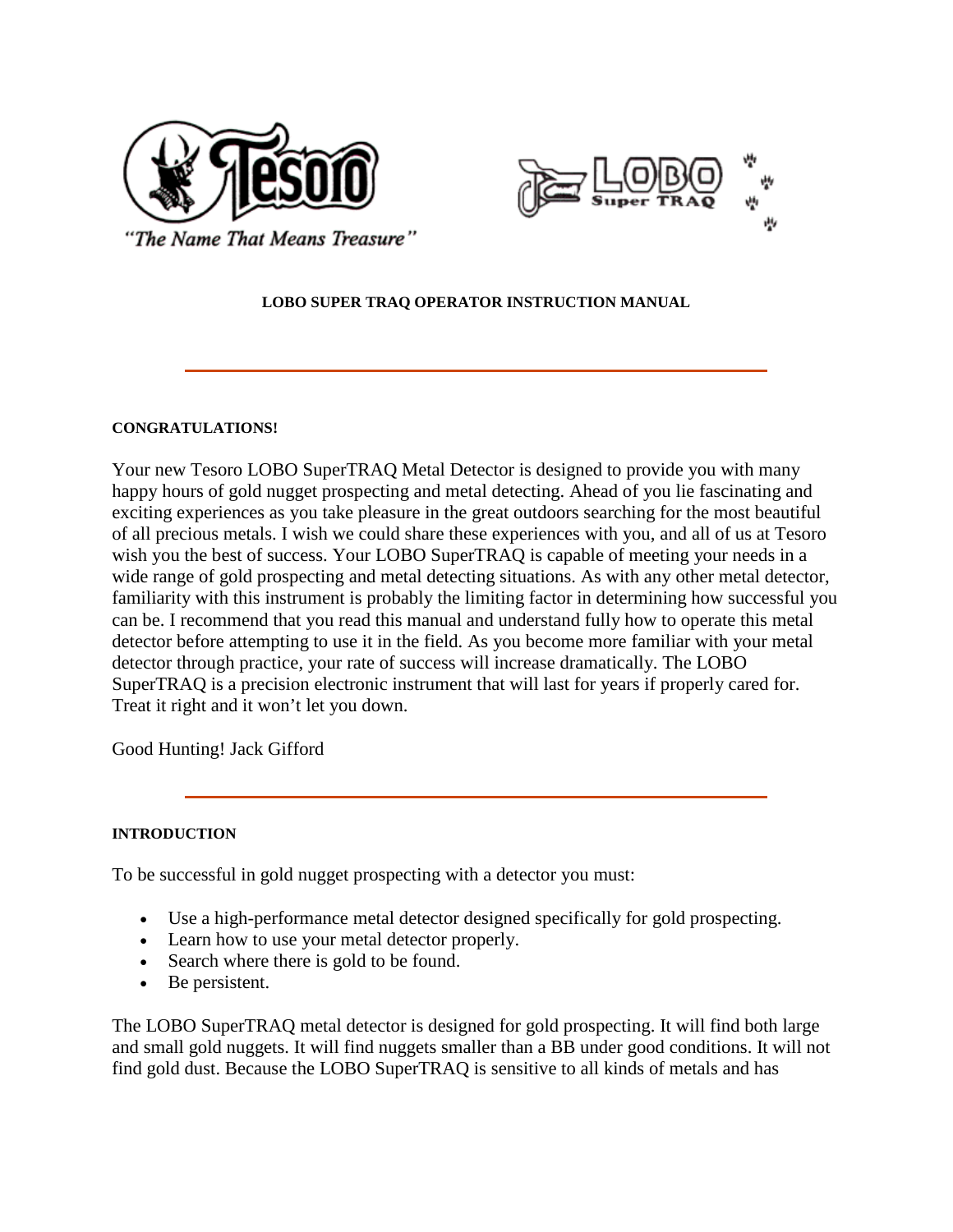Discrimination circuitry, it is also an excellent machine for finding all types of buried metal objects such as coins, relics, jewelry, etc.

This OPERATOR Instruction Manual is designed to help you learn to operate the detector properly for maximum performance in various search conditions. Complete instructions on how to properly operate the LOBO SuperTRAQ are found in the two main sections: PART 1 - GETTING STARTED and PART 2 - OPERATING TECHNIQUES.

If you are new to electronic gold prospecting and operating metal detectors, we highly recommend reading and following the entire GETTING STARTED section to develop the "feel" of your detector. Then, study and practice the OPERATING TECHNIQUES section to get the best performance from your detector.

If you are an experienced detectorist and are familiar with the concepts of metal detecting, you may want to go directly to the Operating Techniques section. Whatever your prior detecting experience is, the more skilled you become at operating this detector, the more rewarding your results will be.

Please keep this in mind: If there is no gold where you are searching, it won't matter how good your metal detector is or how skilled and persistent you are. To learn more about where to search for gold, see your dealer for magazines and books on the subject.

## **PRODUCT DESCRIPTION**

The LOBO SuperTRAQ features Tesoro's latest electronic innovations including the SuperTRAQ Computerized Ground Mineral Tracking System. State-of-the-art circuitry and advanced design make the LOBO SuperTRAQ one of the finest gold nugget metal detectors available. Expanded Discrimination circuitry lets the LOBO SuperTRAQ double as a highperformance coin and relic hunting detector as well.

The LOBO SuperTRAQ is a Transmitter-Receiver (TR) type detector that operates in the Very Low Frequency (VLF) portion of the Radio Frequency (RF) spectrum. The detector uses three control knobs and two toggle switches to provide full VLF capabilities with fingertip adjustment of all controls.

The performance of this detector will satisfy the requirements of the serious gold nugget prospector and detectorist, whether experienced or a beginner. At the heart of the LOBO SuperTRAQ is a totally new circuit board developed from Surface Mount Technology. This circuit board helps provide ultra-smooth operation in the most difficult soil conditions along with greater depth and sensitivity to smaller gold nuggets.

The features found on the LOBO SuperTRAQ make its power both versatile and easy to use. The SuperTRAQ System automatically performs troublesome "ground balancing." There are two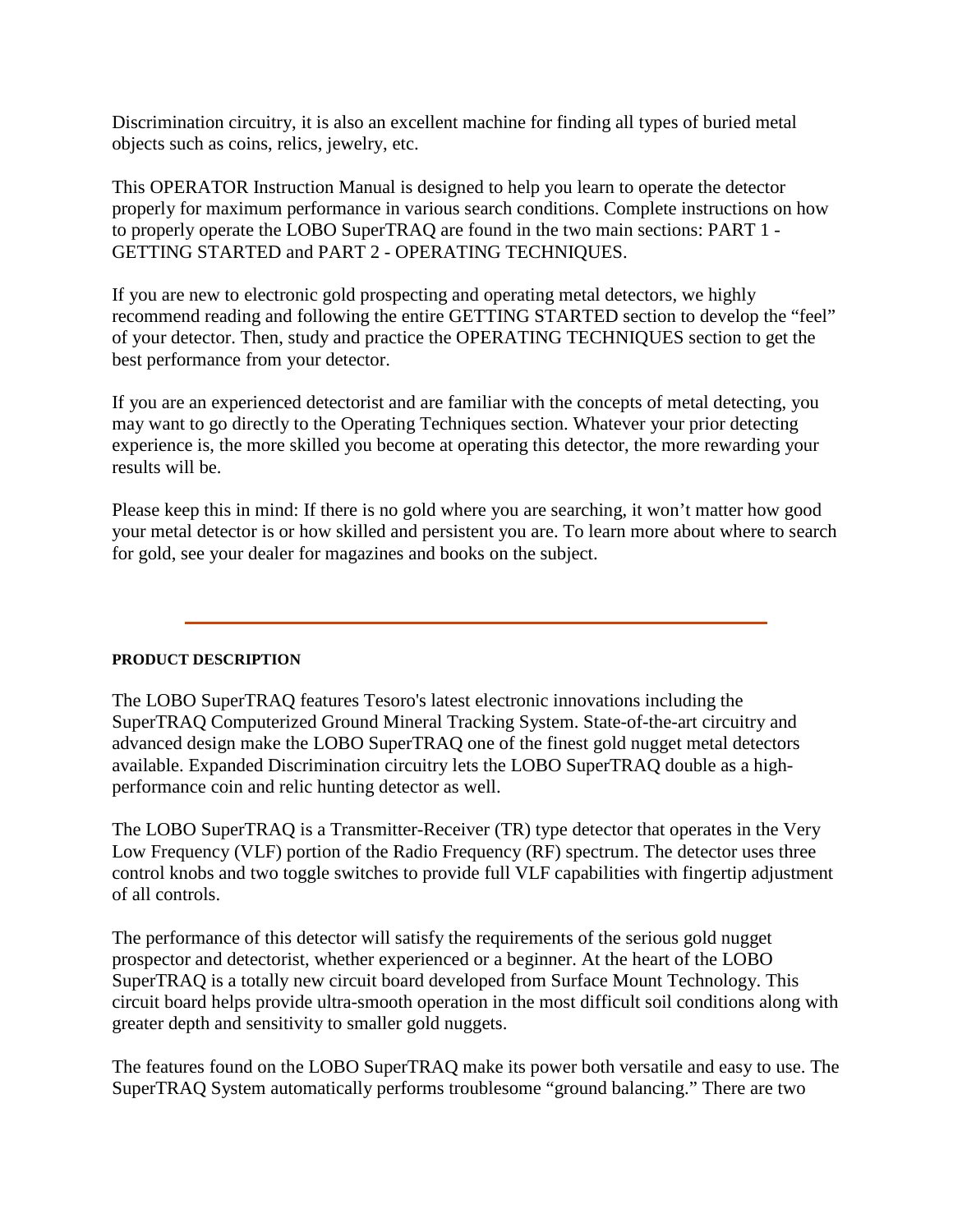Operating Modes: All Metal and Discriminate. Slight motion is required in either mode so the searchcoil will detect a target located directly under it. The All Metal Mode tuning is Fast Auto Tune that readjusts the threshold quickly after encountering a target. The Discriminate Mode is Silent Search. The fingertip PINPOINT switch helps identify a target's exact location by momentarily switching to a No-Motion All Metal Mode without Auto Tune. The LOBO SuperTRAQ also features the added power and depth of Tesoro's MAXBoost Sensitivity.

The LOBO SuperTRAQ comes standard with a 10" elliptical widescan searchcoil for best allaround performance with good rejection of ground mineralization—a most important feature for gold prospecting. A variety of optional, interchangeable searchcoils are also available, further adding to the versatility of this metal detector.

## **GETTING STARTED - UNPACKING THE BOX**

Your Lobo SuperTRAQ was shipped with these parts:

## **1 Upper Pole Assembly**

Fully assembled, including upper pole stem with handle grip, padded arm bracket and control housing.

## **1 Middle Pole Assembly With Pole Lock**

## **1 ABS Lower Pole Assembly**

Fully assembled, complete with two friction washers, mounting screw, and thumb nut.

## **1 10" elliptical, widescan searchcoil with 8' Cable**

## **2 battery packs with 4 AA cell alkaline batteries each**

## **1 Operator Instruction Manual**

## **1 Tesoro Warranty Card**

If any of these items are missing, contact the Tesoro Authorized Dealer where you purchased your detector *immediately.*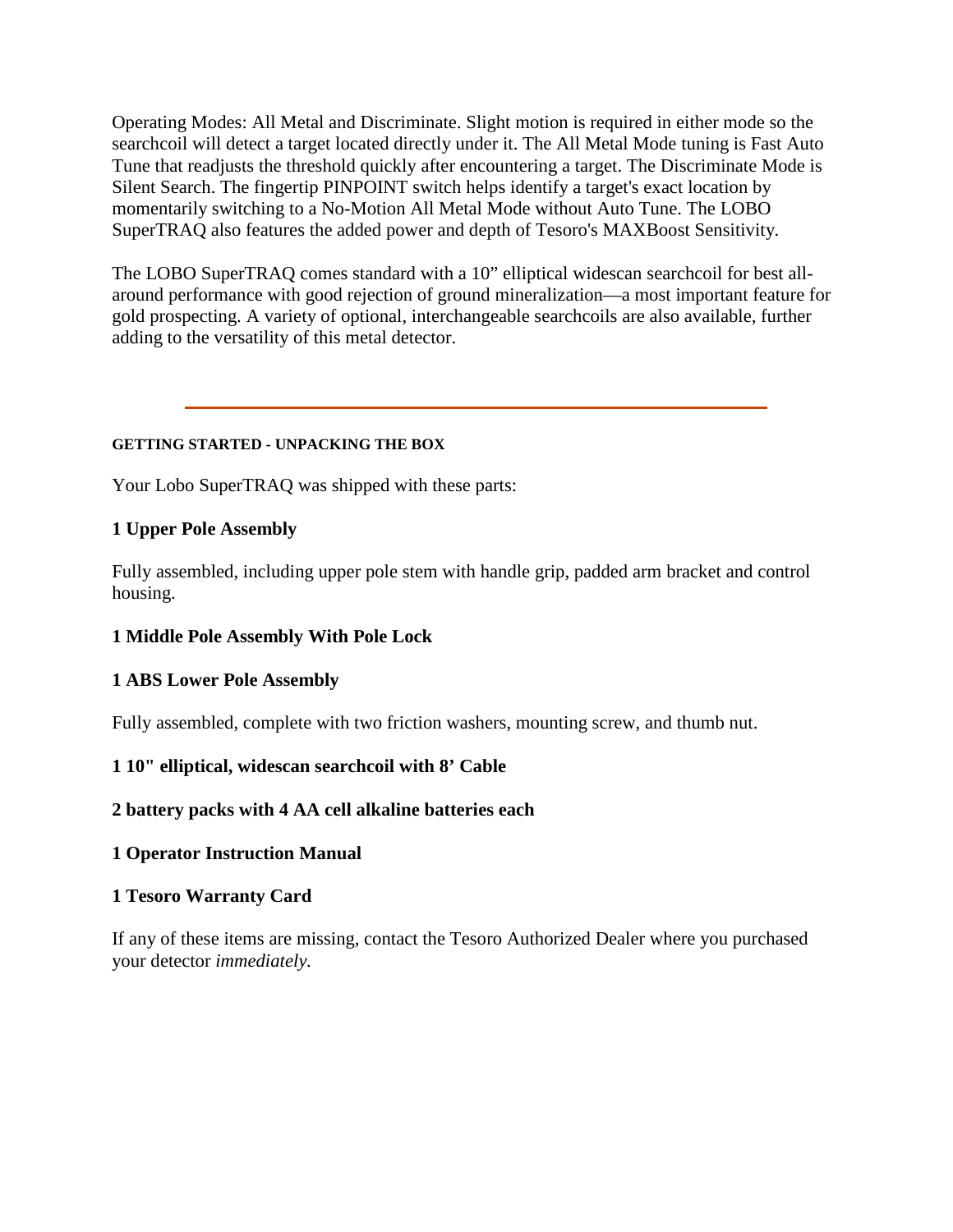

Assembly of the Lobo SuperTRAQ is simple and requires no special tools. Just install the batteries, mount the searchcoil on the lower pole assembly, connect the three pole assemblies, wrap the excess cable around the pole and plug the cable into the control housing. Finally, adjust the pole length and searchcoil angle and you're ready!

## **INSTALLING THE BATTERIES**

Your LOBO SuperTRAQ is equipped with a special battery test circuit so that you can always be sure you are getting top performance from the detector.

To install or replace the batteries, first make sure the THRESHOLD control is set to OFF turned completely counterclockwise past the "click."



Remove the battery door from the back of the control housing. Do this by pulling the battery door's two nylatch plungers out until the door pops off.

Remove the battery packs. Place 4 fresh AA size alkaline cells into each pack, observing polarity as marked on the battery packs. Make certain the polarity snaps fit properly. A poor connection may cause the detector to act erratically or fail to operate completely.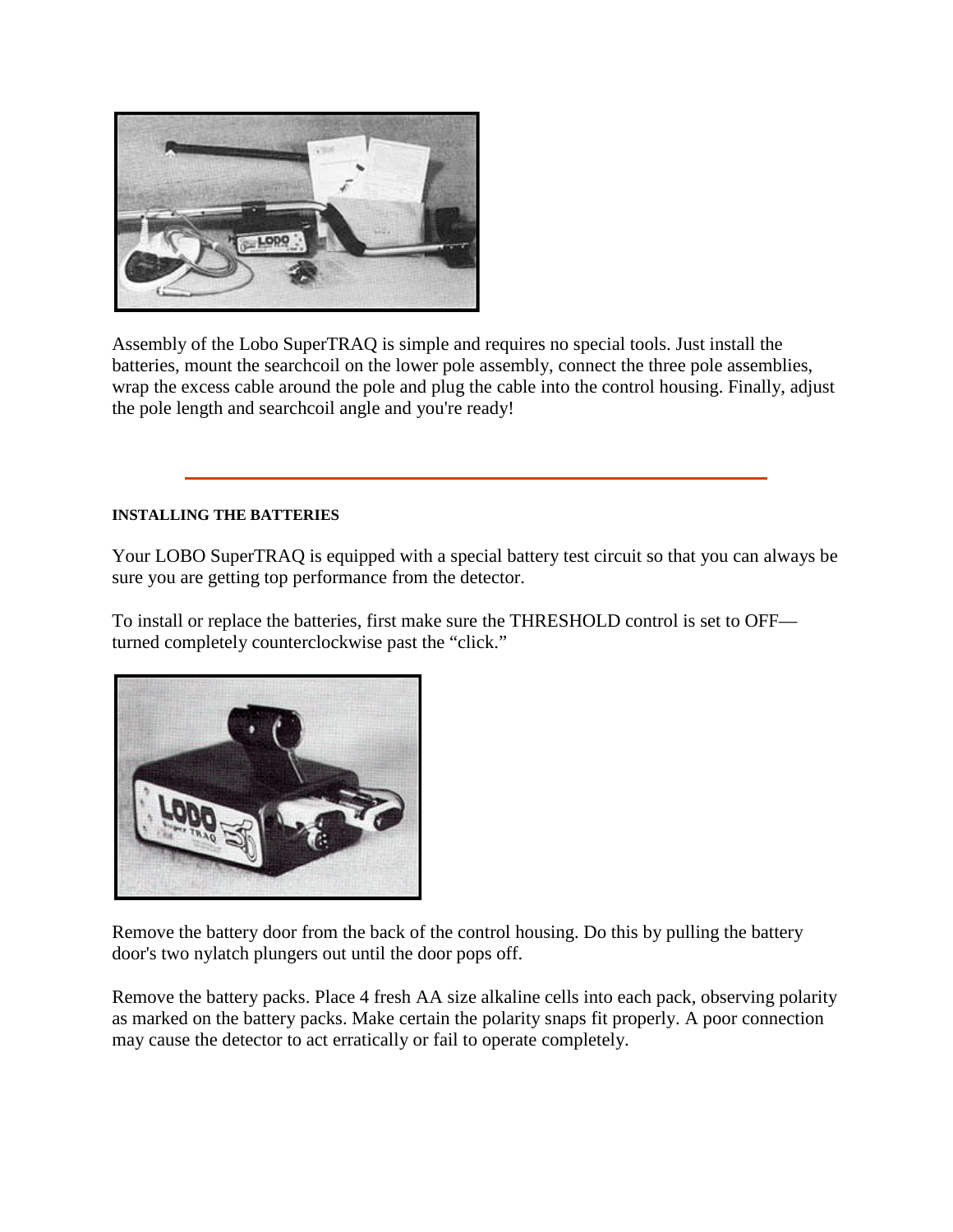Place the battery packs into the battery compartment without pulling or stretching the battery lead wires. Replace the battery door by placing the door into its original position and then pushing in on the nylatch plungers to lock the door into place.

### **ASSEMBLING YOUR DETECTOR**



1. Remove the mounting screw and thumb nut from the black nylon pole tip mounted on the end of the lower pole.

2. Insert the pole tip between the mounting ears of the searchcoil and align the holes of the pole tip and washers with those of the mounting ears. Note: The pole tip should fit very snugly into the mounting ears.

3. Insert the mounting screw through the holes in the mounting ears and pole tip—entering from the side opposite the cable connection.

- 4. Install the thumb nut on the mounting screw and tighten by hand. Note: Do not overtighten the thumb nut. It should be snug, but not too difficult to loosen up.
- 5. On both pole assemblies, turn the plastic lock nuts at the end of the poles completely clockwise to the unlocked position to allow one pole to fit into the other pole. On the middle pole assembly, depress the two spring buttons and slide the middle pole assembly into the upper pole assembly until the spring buttons click into the holes—locking the two assemblies into place. Tighten the pole lock to secure the two assemblies together. Slide the lower pole into the middle pole until the spring buttons click into the first set of adjustment holes. Turn pole lock to tighten—locking the assembly into place. Note: The plastic lock nuts will be used to eliminate any "slop" in the pole joint by turning it counterclockwise to the locked position.

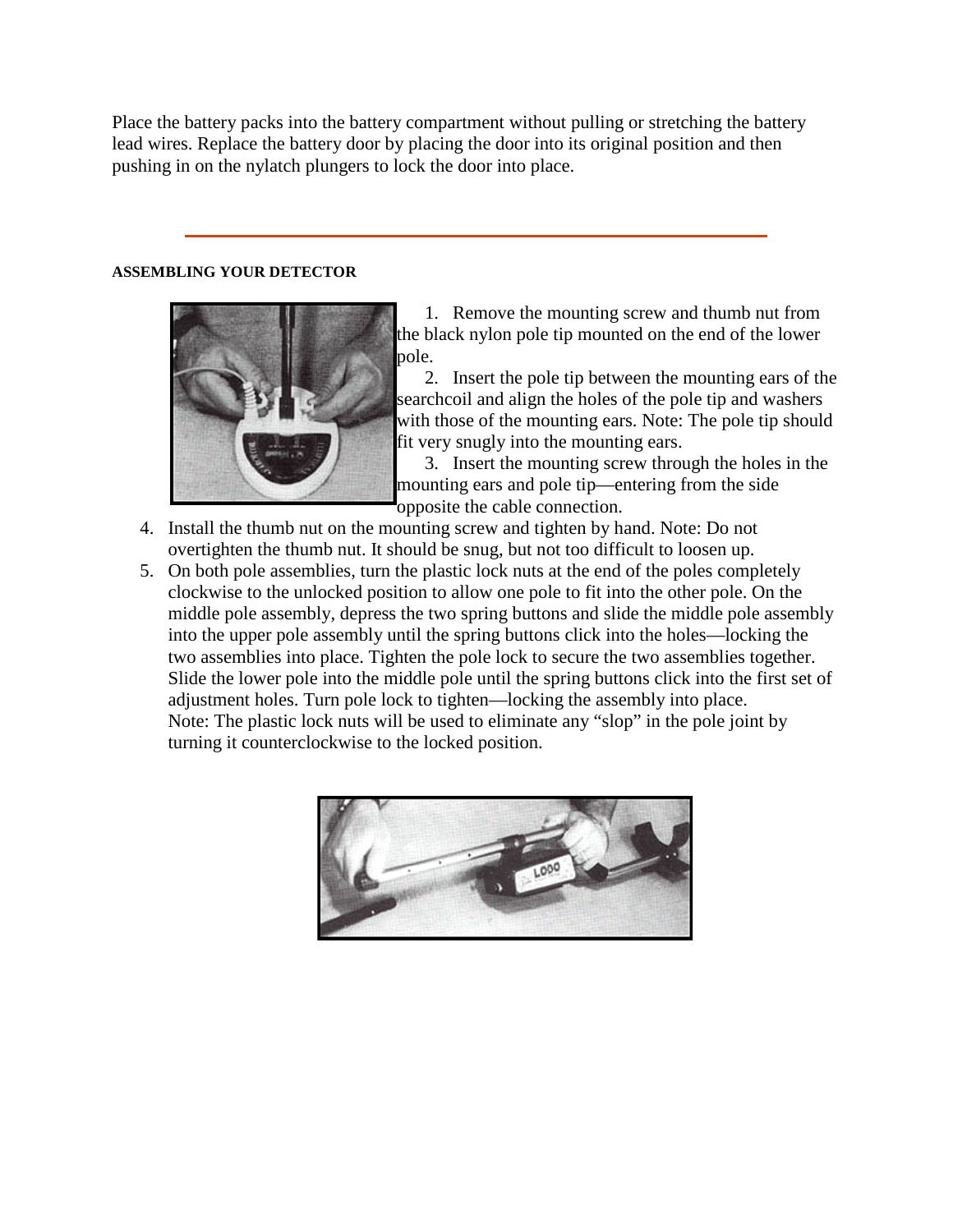

- 6. Wrap the cable around the pole leaving enough slack near the searchcoil to permit searchcoil adjustment. Note: Do not allow the cable to flop loosely over the searchcoil. Since the detector is sensitive enough to "see" the tiny wires in the cable, a floppy cable can cause false signals as the searchcoil senses the moving wires.
- 7. Plug the male cable end into the female connector on the control housing and tighten the cable thumb nut. You are finished!

Note: You will want to adjust the pole length and searchcoil angle to your preference.



### **ADJUSTING THE POLE & SEARCHCOIL**

The pole length should be adjusted so that the detector does not become uncomfortable or tiring after long periods of use. The detector grip should rest in your hand with your arm relaxed, your elbow straight but not locked, with the pole extending out in front of you at the approximate angle shown in the photo.

You should be able to swing the detector back and forth in front of you—using relaxed shoulder movement—while keeping the searchcoil as close to the ground as possible. This swinging movement is often called a "sweep."

The searchcoil should not touch the ground during your sweep. The pole length should be adjusted to allow this without having to lift the detector with your elbow or shoulder. The searchcoil should rest about one inch above the ground while you are standing erect. The angle of the searchcoil should allow the bottom to be parallel to the

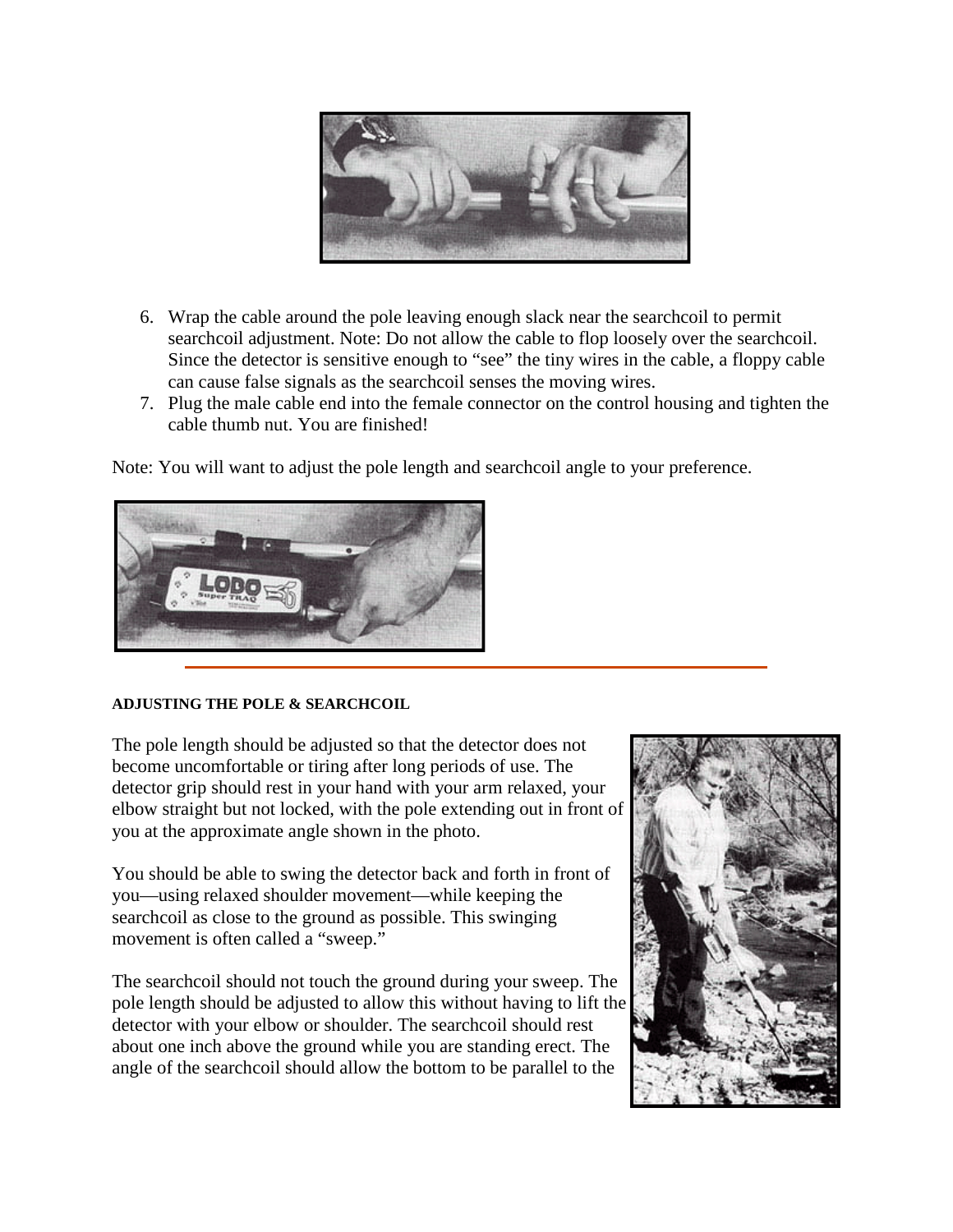ground.

The pole length is adjusted by depressing the spring buttons and extending or shortening the pole until the spring buttons click into the set of holes that give you the most comfortable pole length.

To adjust the searchcoil angle, simply loosen the searchcoil thumb nut slightly and move the searchcoil into the desired position by hand. Tighten the searchcoil thumb nut by hand so that the searchcoil will hold in place.

## **QUICKSTART - SELF-GUIDED TUTORIAL**

The QuickStart is designed to help you use your new LOBO SuperTRAQ metal detector right away, even if you have never used a detector before. Just follow each easy step carefully and you will learn how to set up your detector for basic use. You will also be introduced to some important concepts such as All Metal Operation (ALL MET) and Discrimination (DISC) along the way.

Here's what you will need:

- Your fully assembled LOBO SuperTRAQ
- Three newer coins: a penny<sup>\*</sup>, a nickel and a quarter
- A nonmetal table or counter surface
- Approximately 20 minutes to complete the QuickStart

\*must be 1984 or newer—made of zinc

Here's what you will do:

- 1. Your fully assembled Tiger Shark Detector.
- 2. An iron target (a small nail or screw will do), a nickel, a pull tab and a quarter.
- 3. A fine jeweler's screwdriver.
- 4. A nonmetal table or counter surface.

#### **Before You Begin - Prepare for the QuickStart**

Place your assembled LOBO SuperTRAQ on the nonmetal surface as shown in the photo below. Make sure there are no metal objects near the coil. Remove any jewelry from your hands and wrists.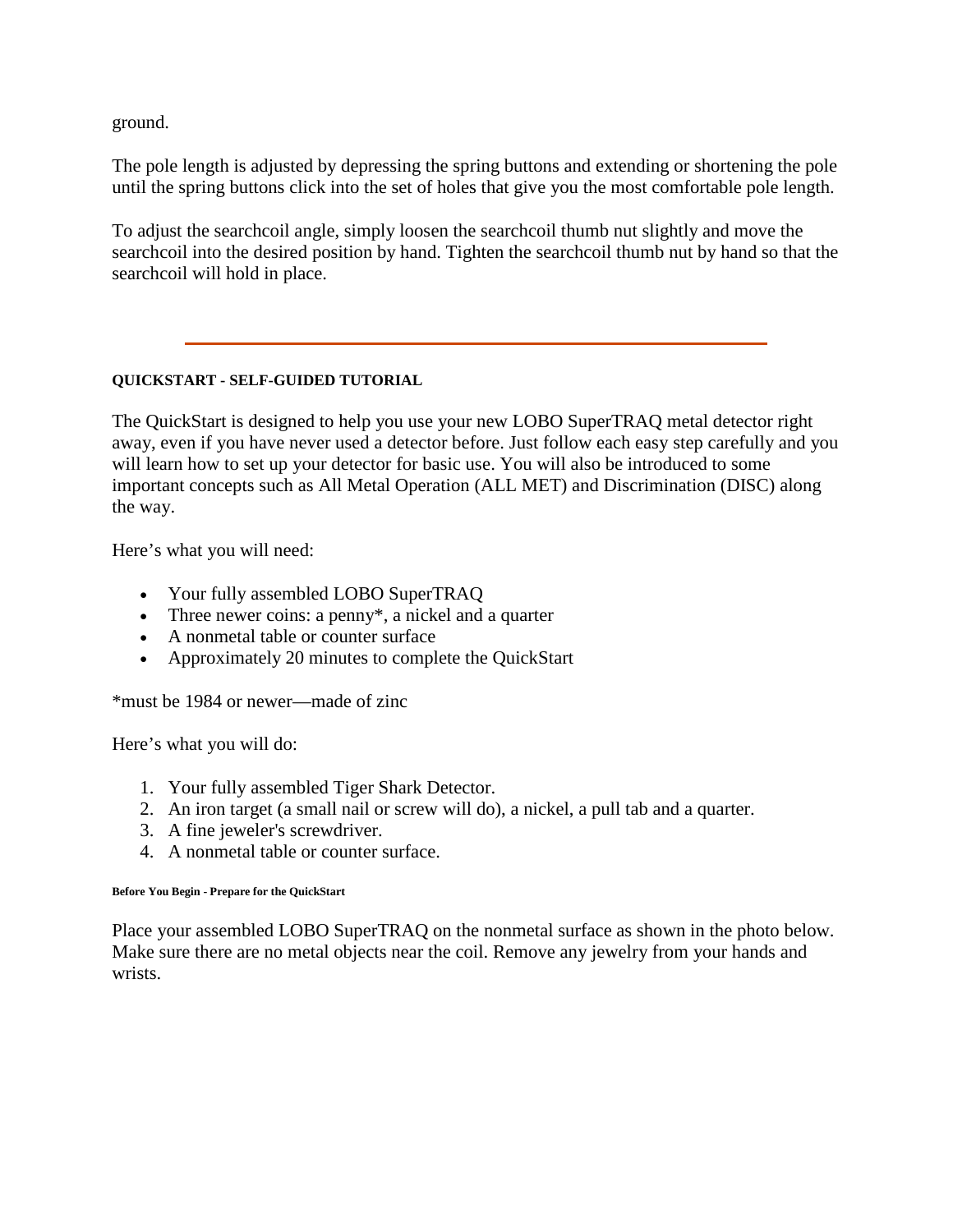

IMPORTANT: Start out with these control settings:

- THRESHOLD control set to OFF
- Mode switch set to DISC
- Ground selection switch set to NORMAL SOIL
- SENSITIVITY control set to min
- DISC LEVEL control set to min

### **Step 1 - Perform an Audio Battery**

• Test Turn the THRESHOLD control just past OFF

You will hear the battery test tone for a few seconds as the batteries are automatically tested. When the tone stops, the detector is on and the controls are ready for adjusting. NOTE: You should always perform the Audio Battery Test with Mode Switch set to DISC to avoid confusing the battery test tone with the ALL MET "threshold sound."

Function Demonstrated in Step 1: How the battery test tone will tell you the batteries are working each time the detector is turned on.

WARNING! The Audio Battery Test Sound is quite LOUD. Do NOT put your headphones on before turning on the detector in the field.

### **Step 2 - Adjust the SENSITIVITY control**

• Turn the SENSITIVITY control from min to 8

This is a good setting to begin with each time you use your detector. Leave the control at this setting for the rest of the QuickStart.

Function Demonstrated in Step 2: Where to set the SENSITIVITY control for basic metal detector operation.

#### **Step 3 - Adjust the THRESHOLD control**

• Flip the MODE switch to ALL MET

When the threshold control is turned to approximately the "9:00 o'clock" position (just past OFF), there is no sound from the detector.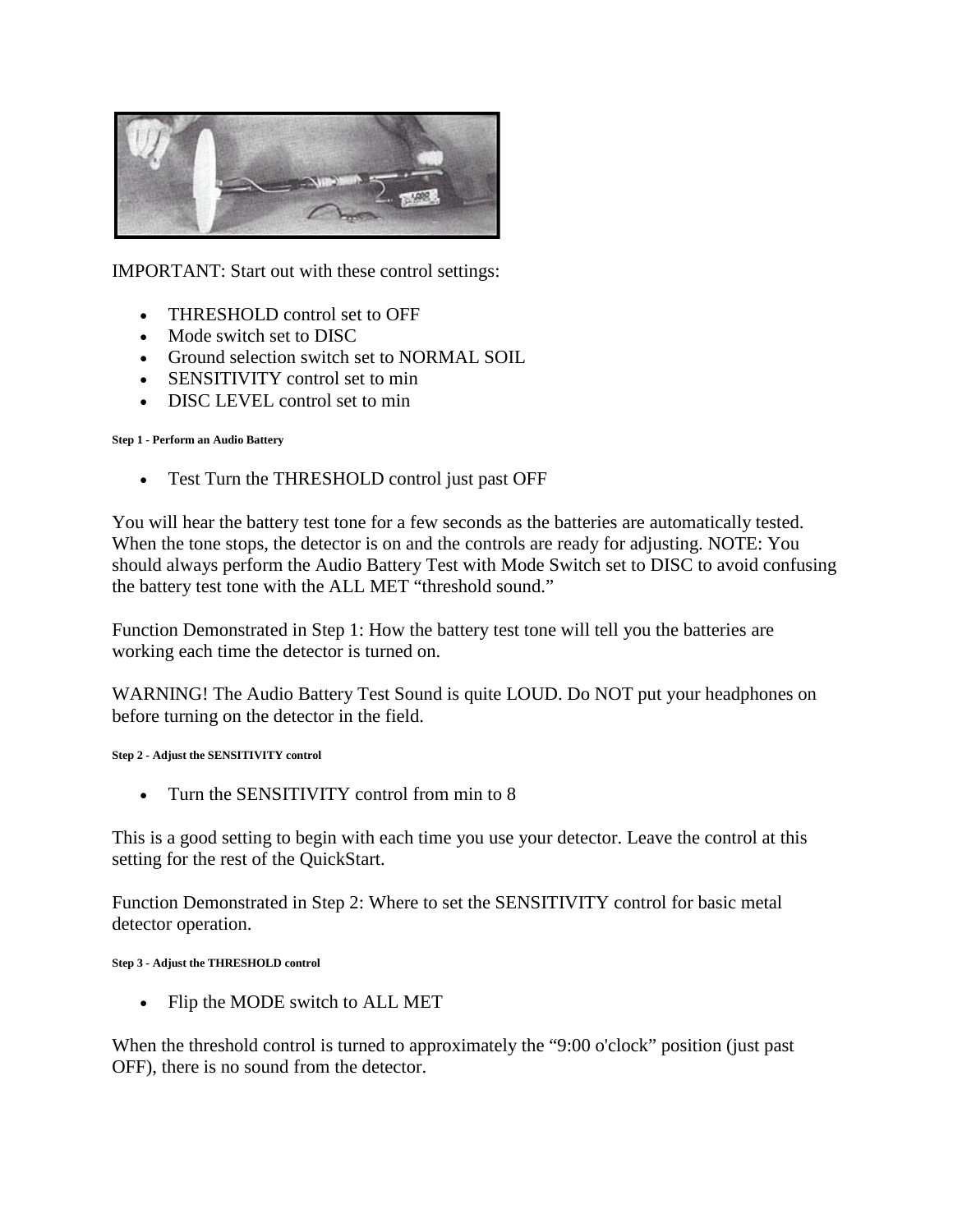• Turn the THRESHOLD control clockwise

As the control gets to approximately the "12:00 o'clock" or "1:00 o'clock" position, you will begin to hear a slight sound. Turn the control a little further until you hear a clear tone. (Turning the control completely clockwise will result in a fairly loud noise!) Listen to the continuous, fairly even tone. This is called the "threshold sound." You will hear the threshold sound only when operating the detector in All Metal Mode.

Turn the control back counterclockwise until the sound is barely audible. Leave the control at this setting for the rest of the QuickStart.

Function Demonstrated in Step 3: How to set the THRESHOLD control for basic All Metal operation.

**Step 4 - Perform an air test in All Metal Mode**

There are 3 sections in Step 4:

- 1. Identify the Target Response
- 2. Retune the Threshold (Auto Tune)
- 3. Use the Pinpoint Feature

## **Identify the Target Response**

Hold the quarter in your fingertips and move the quarter from side to side about 12 inches in front of the searchcoil.

Gradually move the quarter closer to the searchcoil—as you continue to move it from side to side—until you hear the threshold sound increase. This increase in volume is called the "target response sound."

Continue to move the coin to test the target response sound. As you do this, try varying the distance or angle of the coin. Try varying the speed you move the coin. Try passing it in front of the edge of the searchcoil and then under the center. Notice the differences in the target response sound with each change.

Repeat the test with each coin. Notice that the detector responds to each coin although the target response sound may vary, sometimes subtly. Your detector will respond to objects made of any kind of metal when the object is in the searchcoil's sensitivity area or "range." A detector operating in a mode that responds to all types of metal targets is referred to as "All Metal Mode."

## **Retune the Threshold**

Hold the quarter still about 2 to 4 inches from the searchcoil, in line with the searchcoil center. Listen to the target response sound for 1 or 2 seconds. Do not move the quarter!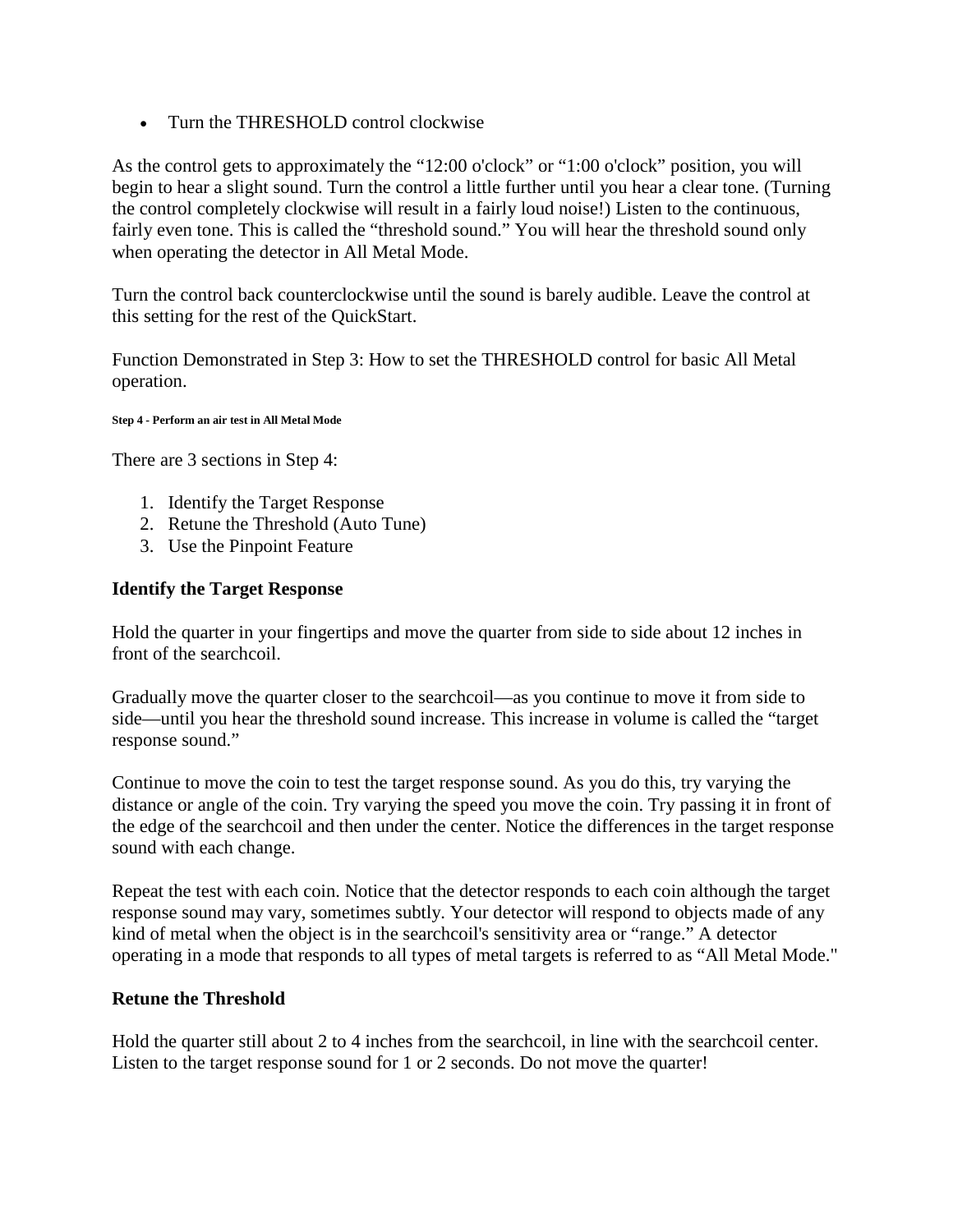Notice that the target response sound will decrease to the regular level of the threshold sound in just a few seconds. This change in sound is the threshold being automatically retuned. Now, move the quarter from side to side, going past the edge of the searchcoil each time. Notice the regular threshold sound is gone and the target response sound is now a "beep" that occurs when the target passes in front of the searchcoil center. This threshold retuning technique is used in the field to "pinpoint" the exact location of a object.

Take the quarter away from the searchcoil and wait several seconds. Notice the regular threshold sound returns—as the detector automatically retunes the threshold to its original level. Move the quarter close to the searchcoil momentarily and notice the loud continuous target response sound has returned also. Take the quarter away again. A detector operating in this way is called "All Metal Mode with Fast Auto Tune."

# **Use the Pinpoint Feature**

Hold the quarter still near the searchcoil for a few seconds and notice the detector automatically retunes itself. Moving the coin from side to side will result in the target response sound becoming a "beep" as demonstrated in the previous section. While holding the quarter still near the center of the searchcoil, press and hold the mode switch to PINPOINT.

• Mode switch held to PINPOINT

Then, while holding the switch to PINPOINT, try moving the coin from side to side. Notice that the normal threshold sound has returned and notice the target response sound is an increase in volume and not a "beep." Take the quarter away from the searchcoil for a few seconds and try it again. Now, try this test with the different coins listening for the differences in the sounds the various coins make.

Holding the Mode switch in the PINPOINT position removes the Auto Tune until the switch is released. A detector operating in this way is referred to as "No-Motion Pinpointing" because motion is not needed to generate a target response. This technique is used in the field to "pinpoint" the exact location of a object.

Functions Demonstrated in Step 4: 1) How the All Metal Mode target response sound will vary depending on various factors such as what type of metal targets are buried in the ground, how deep they are, how fast you move your searchcoil and so on. 2) How the threshold is automatically retuned with Fast Auto Tune and how this affects the target response sound. 3) How the Pinpoint Mode removes the Auto Tune feature allowing motionless pinpointing.

### **Step 5 - Perform an air test in Discriminate Mode**

There are 2 parts in Step 5:

- 1. Identify the Target Response
- 2. Use Discrimination
- Flip the MODE switch to DISC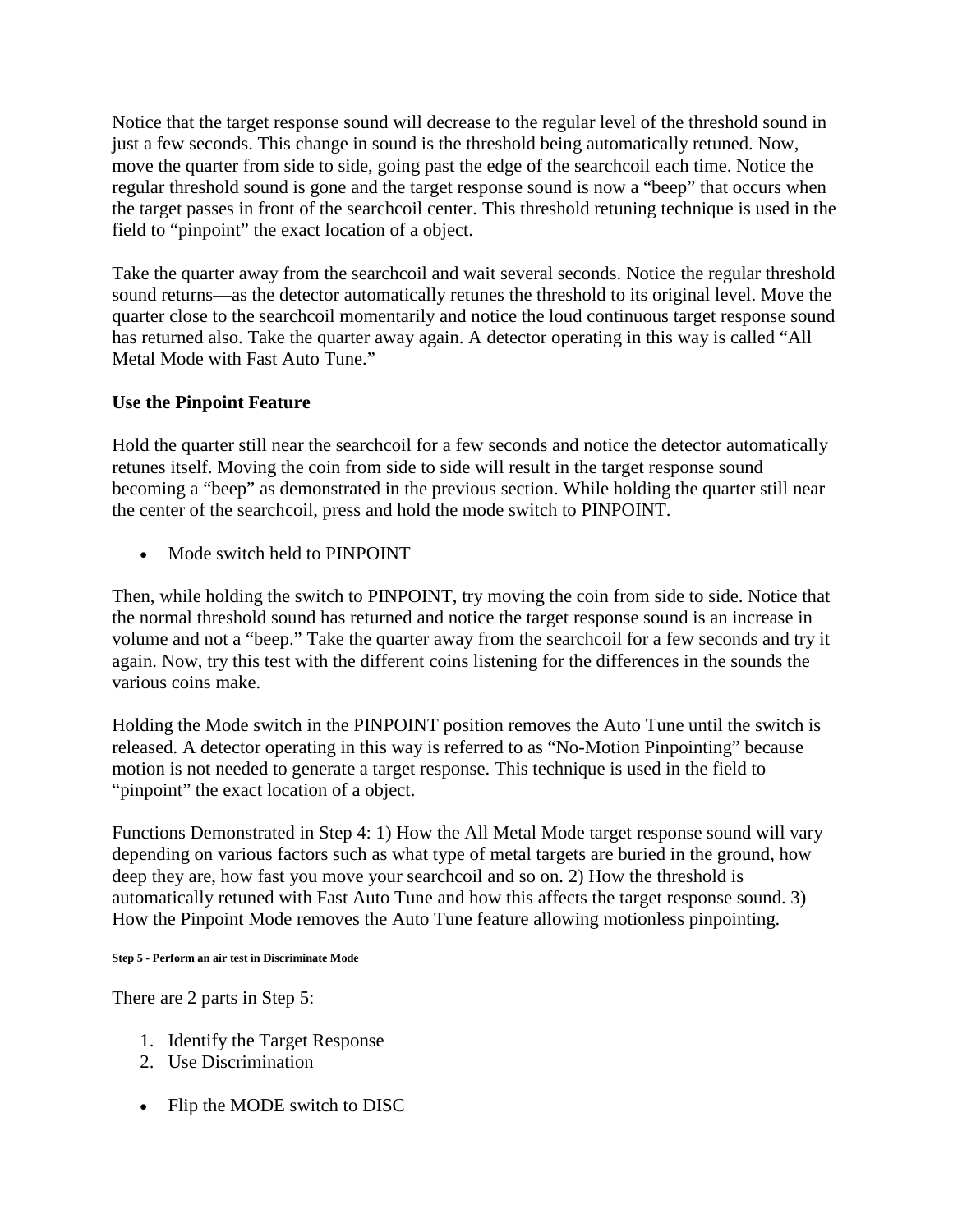• Leave the DISC LEVEL control set to min

Note: In Discriminate Mode, you will not hear the continuous threshold sound of the All Metal Mode.

## **Identify the Target Response**

Hold the quarter in your hand and move the quarter back and forth about 12 inches in front of the searchcoil bottom.

Gradually move the quarter closer to the searchcoil—as you continue to move it back and forth—until you hear a "beep." This beep is the target response sound.

Continue to move the coin to test the target response sound. As you do this, try varying the distance or angle of the coin. Try varying the speed you move the coin. Try holding the coin still then moving it slightly. Notice the differences in the target response sound with each change.

Repeat the test with each coin. Notice that the detector responds to each coin although the target response sound may vary. Your detector can respond to objects made of any kind of metal if there is movement between the object and the detector. A detector operating in this way is called "Silent Search."

## **Use Discrimination**

• Turn the DISC LEVEL control from min to max

Pass the quarter back and forth in front of—and close to—the searchcoil bottom. Notice the sound as the coin nears the center of the searchcoil. Now, try this with the nickel and then the zinc penny. Notice there is no sound with these two coins. The ability of a metal detector to ignore certain types of metal is called "discrimination." A detector operated in this way is referred to as "Silent Search Discriminate Mode."

Control settings to ignore most zinc and nickel objects can be:

- MODE switch: DISC
- DISC LEVEL:  $max$
- Move the DISC LEVEL control from max to 7

Pass each of the three coins in front of the coil. Notice the quarter and the zinc penny now cause a target response sound.

Control settings to ignore most nickel objects can be:

- MODE switch: DISC
- DISC LEVEL: 7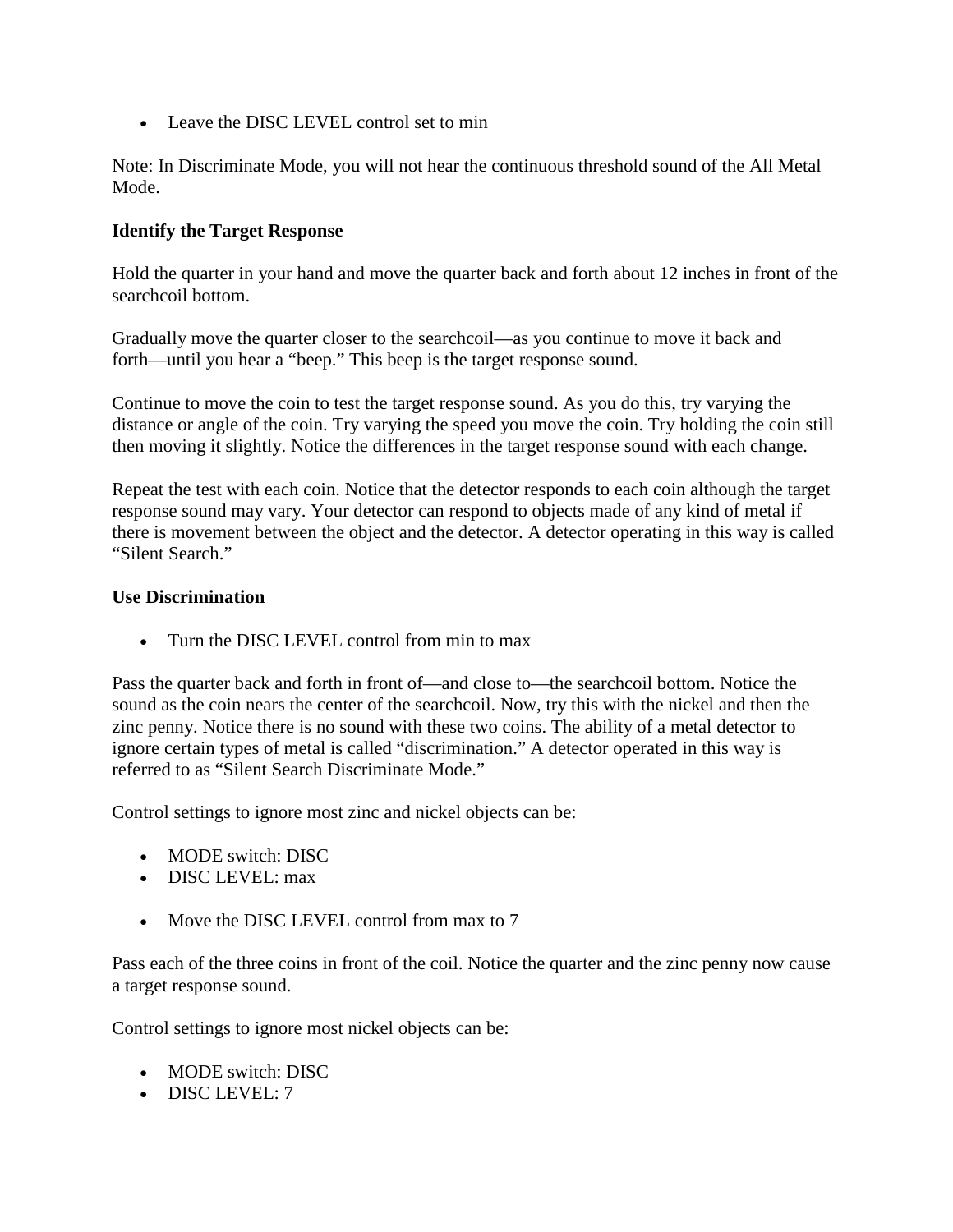• Now move the DISC LEVEL control from 7 to 4

Pass each of the three coins in front of the searchcoil. Notice all three coins now cause a target response sound.

Control settings to include newer US coins while excluding most iron objects can be:

- Mode Switch DISC
- DISC LEVEL 4

Functions Demonstrated in Step 5: 1) The motion-based operation and target response sound of Silent Search Discriminate Mode. 2) How the Discriminate Mode can be used to help determine the types of metal a target may be. By adjusting the DISC LEVEL control, you can select what metals your detector will ignore.

## **CONCLUSION**

Well done! You have finished the QuickStart Guide and have operated many of the basic detecting features of the LOBO SuperTRAQ. You have also been introduced to the ideas of: "All Metal Operation," "No-Motion Pinpointing," "Silent Search Operation," "Target Response Sound," "Threshold Sound," "Retuning the Threshold," "Target Discrimination" and "Target Pinpointing."

You are almost ready to begin the journey into the art of metal detecting by actually using your detector to find buried metal. But first a word about air tests.

The air tests in the QuickStart are of limited value. Metal detectors perform differently in air tests than when actually used "in the field." Tesoro detectors are specifically designed to deliver the best performance in the field.

The CONTROLS and TUNING YOUR LOBO SuperTRAQ sections will give you more detailed information on how to set your detector's controls for the best results—especially when selecting an operating mode and using discrimination.

Finally, the only way you can become truly proficient at using your detector to find gold nuggets and buried treasure is to use it in the field and learn from experience! However, we strongly suggest that you read this entire manual to become proficient with all of the features as you continue to use your detector.

You have the finest tool available, now all you need is the skill that comes from experience.

## **To Turn Your Detector OFF:**

• Turn The Threshold Control To OFF

Counterclockwise past the "click."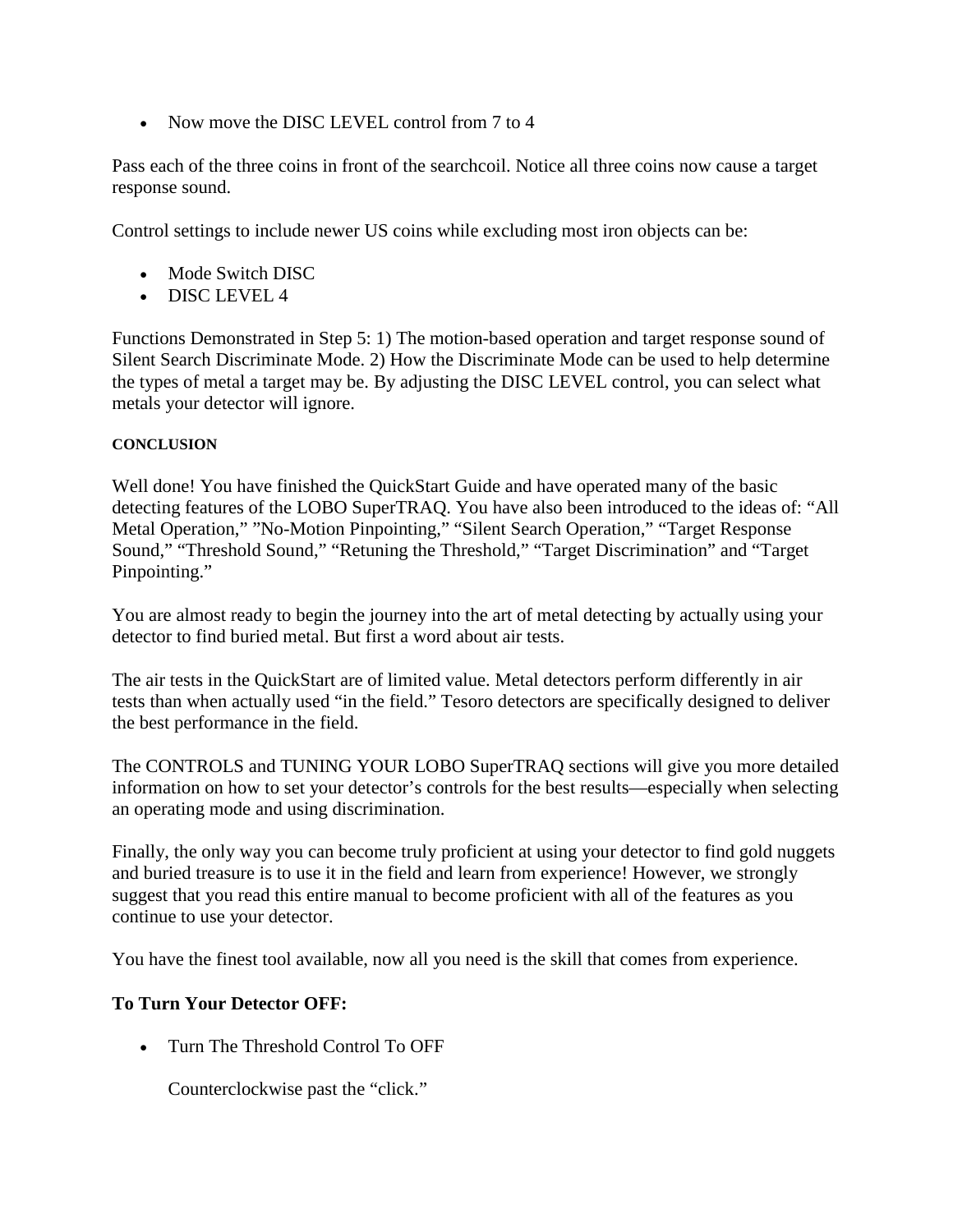## **To Turn Your Detector ON:**

- Make Sure The Mode Switch Is Set To DISC
- Turn The Threshold Control Past OFF

Counterclockwise past the "click."

# **REMEMBER: DO NOT PUT ON YOUR HEADPHONES UNTIL THE AUDIO BATTERY TEST IS OVER!**

### **OPERATING TECHNIQUES - CONTROLS**

The LOBO SuperTRAQ has only five controls, all mounted on the front panel of the housing for fingertip adjustment. How these controls should be set for peak performance will depend on the search site conditions, mineral content of the soil and so forth. Use the information in this section as a basis for setting the controls on your detector. Using your detector in the field will allow you to learn the detector's response to various conditions and will guide you in fine tuning the detector's operating controls.



### **THRESHOLD**

## **On/Off Threshold Level Control**

This rotary knob control has three functions:

- Turns the detector ON and OFF
- Activates the automatic Audio Battery Test
- Adjusts the Threshold Level

Turning the THRESHOLD knob counterclockwise completely until it "clicks" into the OFF position turns the detector off by disconnecting the batteries from the circuit. NOTE: The detector should always be turned off when not in use.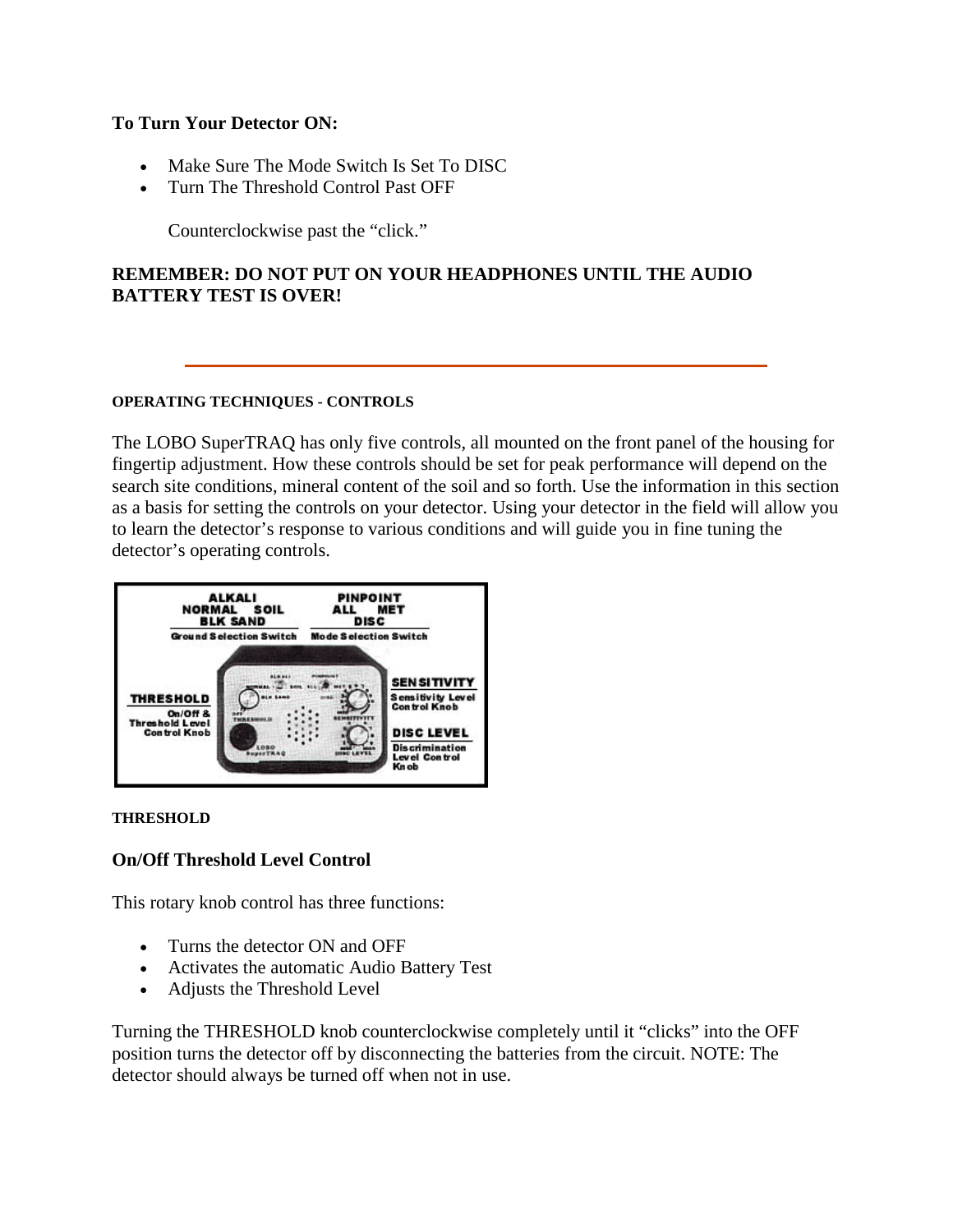Turning the THRESHOLD knob clockwise past the initial "click" turns the detector on and activates the automatic Audio Battery Test circuit. This test will give a sound, usually lasting several seconds, that indicates the battery condition. When the test is over, the detector's Threshold Level can be adjusted.

The threshold is the loudness of the background hum. Most users prefer this background hum to be just barely audible in lightly mineralized ground, or a little louder in moderate to heavy mineralization. A few users like to silence ground noise by setting the THRESHOLD knob slightly below the threshold of audibility, but this will cause loss of some nuggets that would otherwise have been heard.

*NOTE: It is best to turn the detector on in Discriminate Mode. Since the Discriminate Mode is a silent mode with no continuous threshold sound, it will be obvious when the Audio Battery Test is complete. If you turn the detector on in All Metal Mode, the Audio Battery Test sound will be immediately followed by the threshold sound. This may make it difficult to hear the Audio Battery Test end and discern the battery condition.*

**IMPORTANT:** The battery test tone can be VERY LOUD. So, it is best to turn the detector on BEFORE putting headphones on to avoid the loud tone.

## **ALKALI NORMAL SOIL BLK SAND**

## **Ground Selection Switch**

**NORMAL SOIL—** This is the mode you'll probably operate in over 95% of the time. In this mode, detector response is limited to a smaller range. This helps keep the unit from tuning out small metal targets and smoothes the sound caused by mineralization.

**BLK SAND—** This mode is similar to the NORMAL SOIL mode, but the sensitivity is reduced in order to accommodate extremely high concentrations of iron minerals such as magnetite black sand. The NORMAL SOIL mode will handle all but the most extreme conditions, and most users will never need to switch to the BLACK SAND mode. But it's there if you need it, and it will handle the extreme soil that other machines can't.

**ALKALI—** This mode is similar to the NORMAL SOIL mode except that the SuperTRAQ circuitry is allowed to operate over a much wider range of mineral signals. The ALKALI mode may allow the ground cancelling to be slightly less effective than the NORMAL SOIL mode.

**PINPOINT ALL MET DISC**

## **Mode Selection / Pinpoint Switch**

This combination toggle switch has two functions:

- Sets the operating mode: All Metal or Discriminate
- Momentarily activates the Pinpoint mode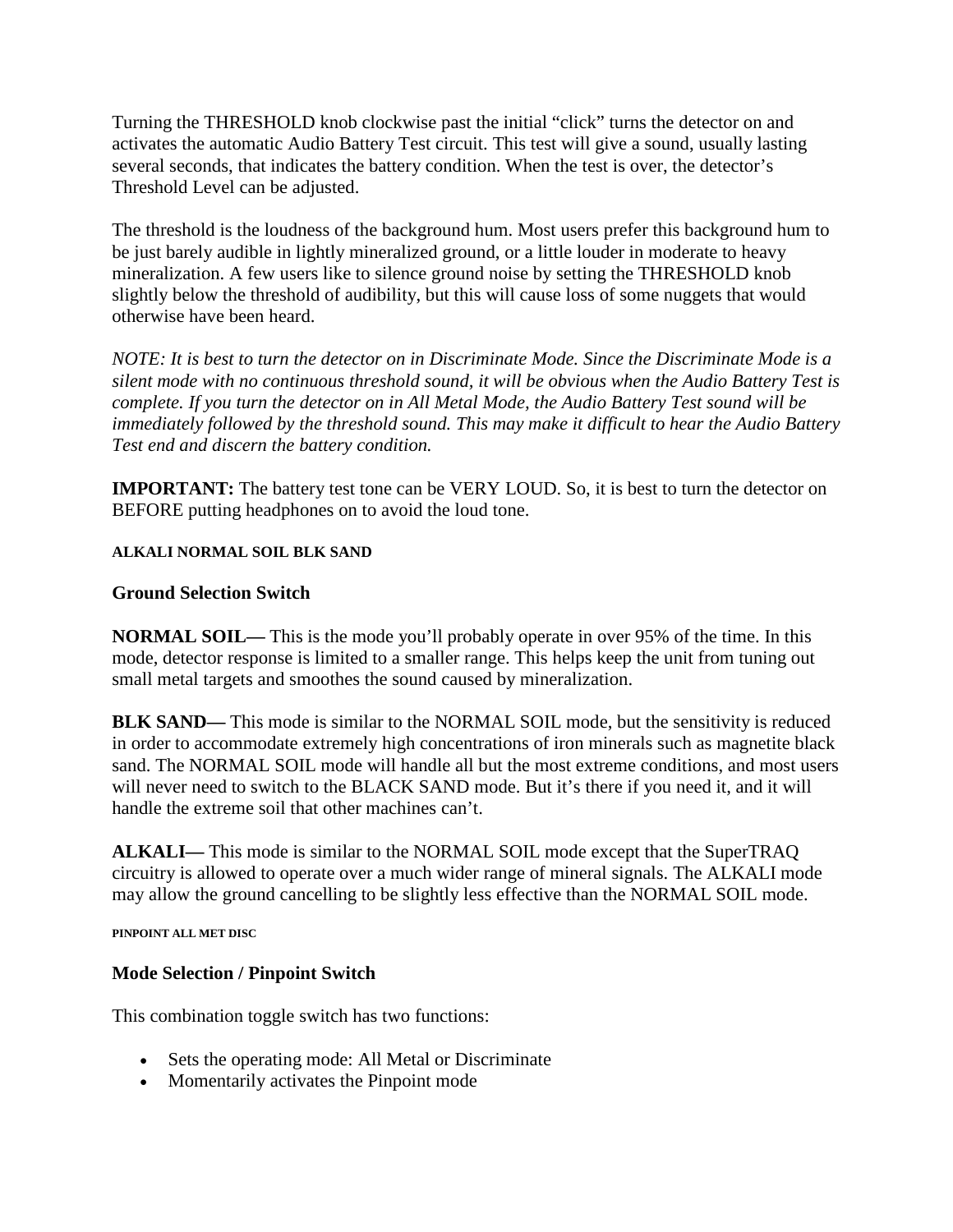This toggle has three positions: Downward (DISC)—it locks in place and sets the operating mode to Discriminate. To the center (ALL MET)—it locks in place and sets the operating mode to All Metal. Upward (PINPOINT)—it activates the Pinpoint Mode (a No-Motion All Metal Mode with no Auto Tune) for as long as the switch is held in position. When the switch is released, it spring returns to the center position and returns the detector to the Fast Auto Tune All Metal Mode.

So, this combo switch functions as Mode Selection Switch when used in the lower and center locking positions. It also functions as a Pinpoint Switch by pressing the switch completely upward and holding it in place.

**SENSITIVITY**

# **Sensitivity Level Control**

Turning the SENSITIVITY knob clockwise increases the detector's Sensitivity Level. The level from min up to 10 is the normal range. This range corresponds with the normal Sensitivity on standard detectors. Turning the SENSITIVITY knob past 10 into the orange area puts the Sensitivity into the MAXBoost range found only on Tesoro detectors.

In lightly to moderately mineralized ground, you can usually set the SENSITIVITY knob to 10 (normal maximum). In highly mineralized ground, the noise from ground minerals will cover up sounds made from small or deeply buried targets if the SENSITIVITY knob is at 10—so, you will use a lower SENSITIVITY setting. A lower SENSITIVITY setting cuts back on target signals a little, but it cuts back on ground noise a lot more, allowing the target response to rise above the ground noise so you can hear it.

*NOTE: The Sensitivity Level affects both operating modes (All Metal or Discriminate) and may require different settings for use in each mode.*

**DISC LEVEL**

# **Discrimination Level Control**

This rotary knob control has one function:

• Adjusts the Discrimination Level

Once the detector is in the Discriminate Mode, the DISC LEVEL control is used to adjust the detector's Discrimination Level. Turning the DISC LEVEL knob clockwise increases the detector's Discrimination Level and vice versa.

*NOTE: When operating in All Metal Mode, the DISC LEVEL control is not used.*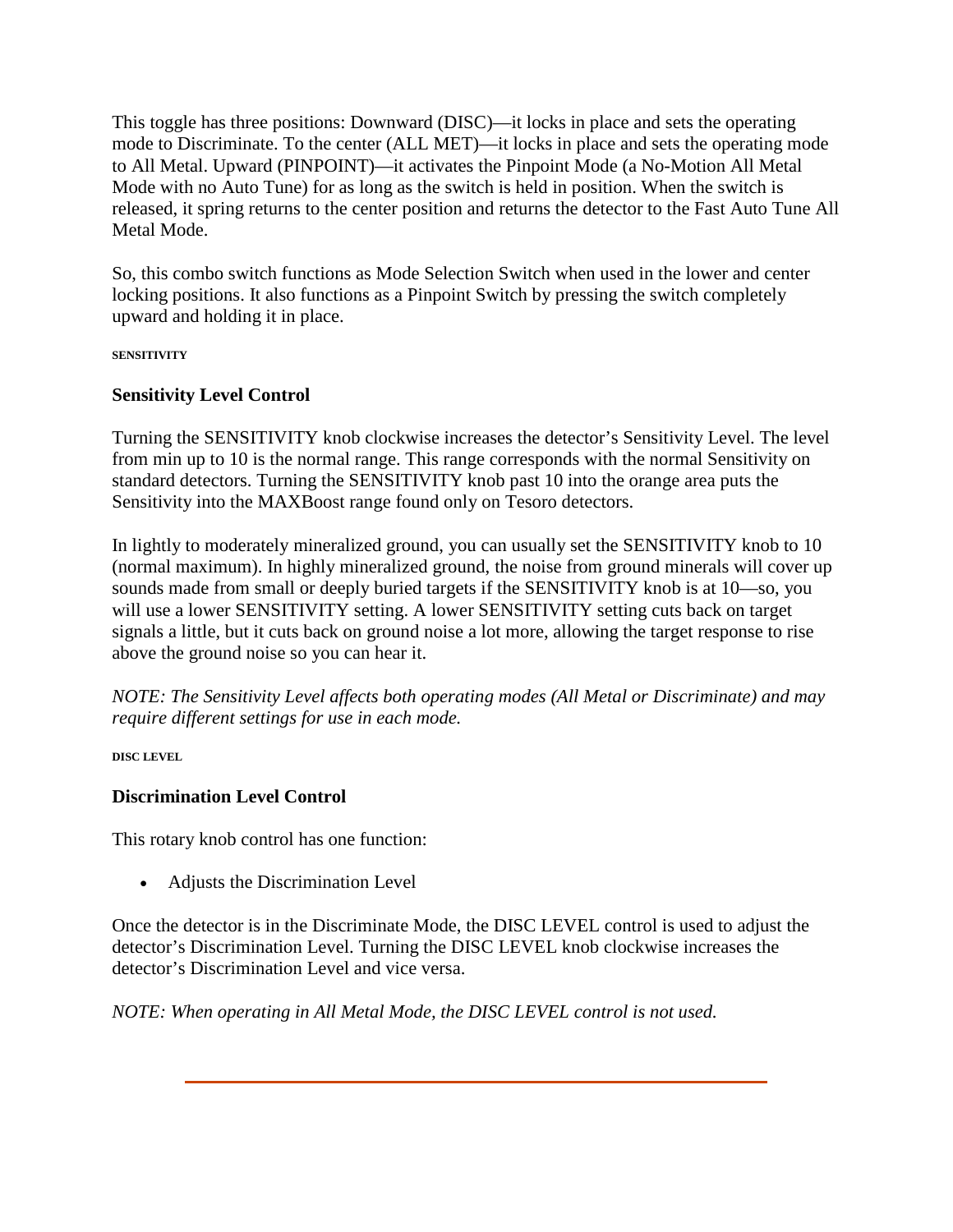### **TUNING YOUR LOBO SuperTRAQ**

No matter which operating mode you are planning to use when you search with your metal detector, the detector cannot be expected to perform up to spec unless the Ground Adjust procedure is correctly performed so the unit operates as completely mineral free as possible. With manually adjusted units, this can be a procedure which may need to be done every few feet. Fortunately, the LOBO SuperTRAQ has a micro controller based Ground Tracking feature which essentially eliminates this tiresome procedure. The LOBO SuperTRAQ's procedure is very simple and takes only a few seconds to do. It should be done each time you use the detector, no matter which mode of operation you plan to use.

Once the LOBO SuperTRAQ is properly ground balanced, it tracks the mineral conditions automatically as you hunt in the All Metal Mode. The automatic tracking is disabled when the detector is used in the Discriminate mode.

### **SuperTRAQ Ground Adjust Procedure**

- 1. Select a spot on the ground where you feel certain there are no metal targets. You can search for this spot in the all metal mode prior to performing this procedure.
- 2. With the detector operating in the All Metal Mode, set the Ground Selection Switch in the Normal Soil position and the Sensitivity Control at 10.
- 3. Raise and lower the searchcoil (from about one foot off the ground down to about two inches above the ground) fairly rapidly until you suddenly hear no further changes in the Threshold sound as the coil is raised and lowered. Typically the LOBO SuperTRAQ will do the ground balance in about three or four up and down motions. The detector is now properly ground balanced.

**Note:** The Ground Selection Switch should always be left in the Normal Soil position since that is where it gives the best ground balance and smoothest operation. If you cannot ground balance in the Normal Soil position, then move the switch to the Alkali position. This will give the circuitry a much broader window for ground balancing, but will yield rougher ground balance and increase the chances of small metal targets being rejected by the circuit. The Black Sand position should only be used when absolutely necessary since it cuts the gain of the input amplifier, which reduces the detector's sensitivity. If it is necessary to use the Black Sand position, the decreased gain will yield a better chance of finding a good target in the black sand.

#### **Selecting the Proper Operating Mode**

The choice of which operating mode to use is really quite simple. If you intend to hunt for gold nuggets, you need to use the All Metal Mode. If you are interested in hunting for relics or caches which may be partially or completely ferrous in nature, you can use either mode, but if Discriminate is used, keep the Discriminate Level Control set at the min position so that ferrous targets are detected. If you want to hunt for any particular class of items, but don't want to detect other unwanted items, you must use the Discriminate Mode. The Discriminate Level Control can be used to adjust the detector's response to wanted/unwanted targets.

#### **Operating in the All Metal Mode**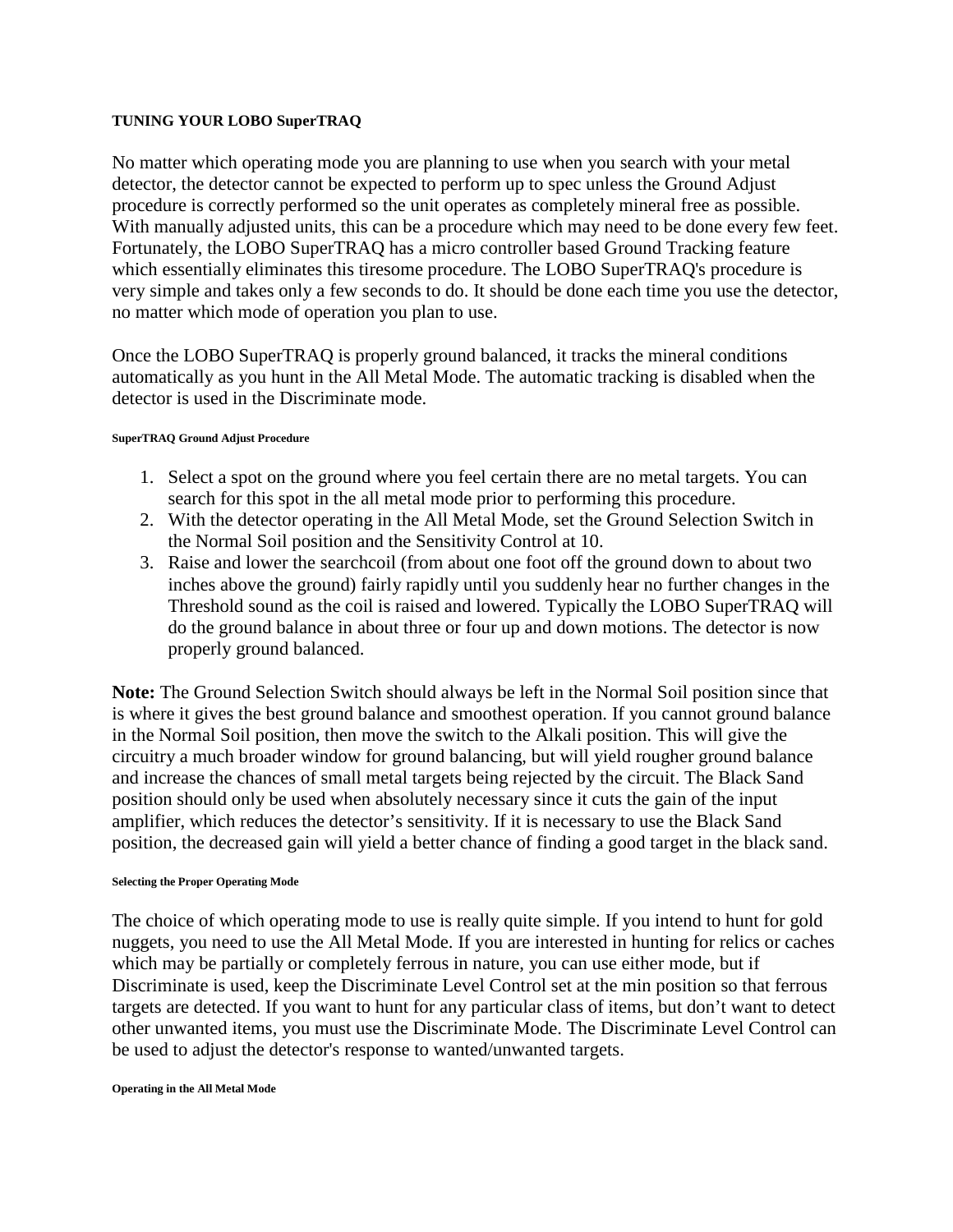Before beginning to operate in the All Metal Mode, perform the SuperTRAQ Ground Adjust procedure outlined above.

When operating in the All Metal Mode, the SuperTRAQ circuitry will automatically keep the detector's ground balance set for maximum mineral free performance. It will resist tracking on small metal targets, but if for some reason the detector does become unbalanced, the simple act of raising and lowering the searchcoil several times will restore the ground balance.

The Ground Selection Switch should always be left in Normal Soil position unless the detector will not ground balance or you are operating in an area of heavy black sand. If the detector cannot properly ground balance, put the switch in the Alkali position. This will increase the amount of range the SuperTRAQ circuitry can balance out, but performance may be slightly less than when in Normal Soil position. The Black Sand position will cut the electronic gain of the input amplifier to prevent distortion due to the amplifier saturating from the large input signals caused by the black sand. It will decrease the overall sensitivity of the detector, but will make it much easier to find a target located in black sand.

The Sensitivity Control should always be at the highest level possible to yield smooth operation. If the detector becomes somewhat unstable at maximum sensitivity, stability can be restored by lowering the Sensitivity Control level. Reducing the Sensitivity Control level in order to gain stability will not cause an enormous loss of depth. It will give a better ability to see small targets, effectively yielding better depth.

### **Operating in the Discriminate Mode**

Before beginning to search in the Discriminate Mode, perform the SuperTRAQ Ground Adjust procedure outlined above.

In the Discriminate Mode of operation, the Threshold sound will no longer be heard, since the LOBO SuperTRAQ uses Silent Search Discrimination. The Discrimination Level Control will set the effective good/bad rejection level desired. See the figure below, Discrimination Level Settings, to determine the approximate setting to reject the unwanted targets. The searchcoil needs to be moving slightly with respect to the target in order to find targets in Discriminate Mode.

The Sensitivity Level control should be kept as high as possible without causing unstable operation or false target signals. The MAXBoost area (denoted by the orange colored area above 10) can be used, but in some conditions the detector may become too noisy or erratic for good operation. Turning the Sensitivity Level control down slightly to restore stability will again give an apparent increase in depth by making the detector's response easier to discern without having to separate the "good" signals from the "bad."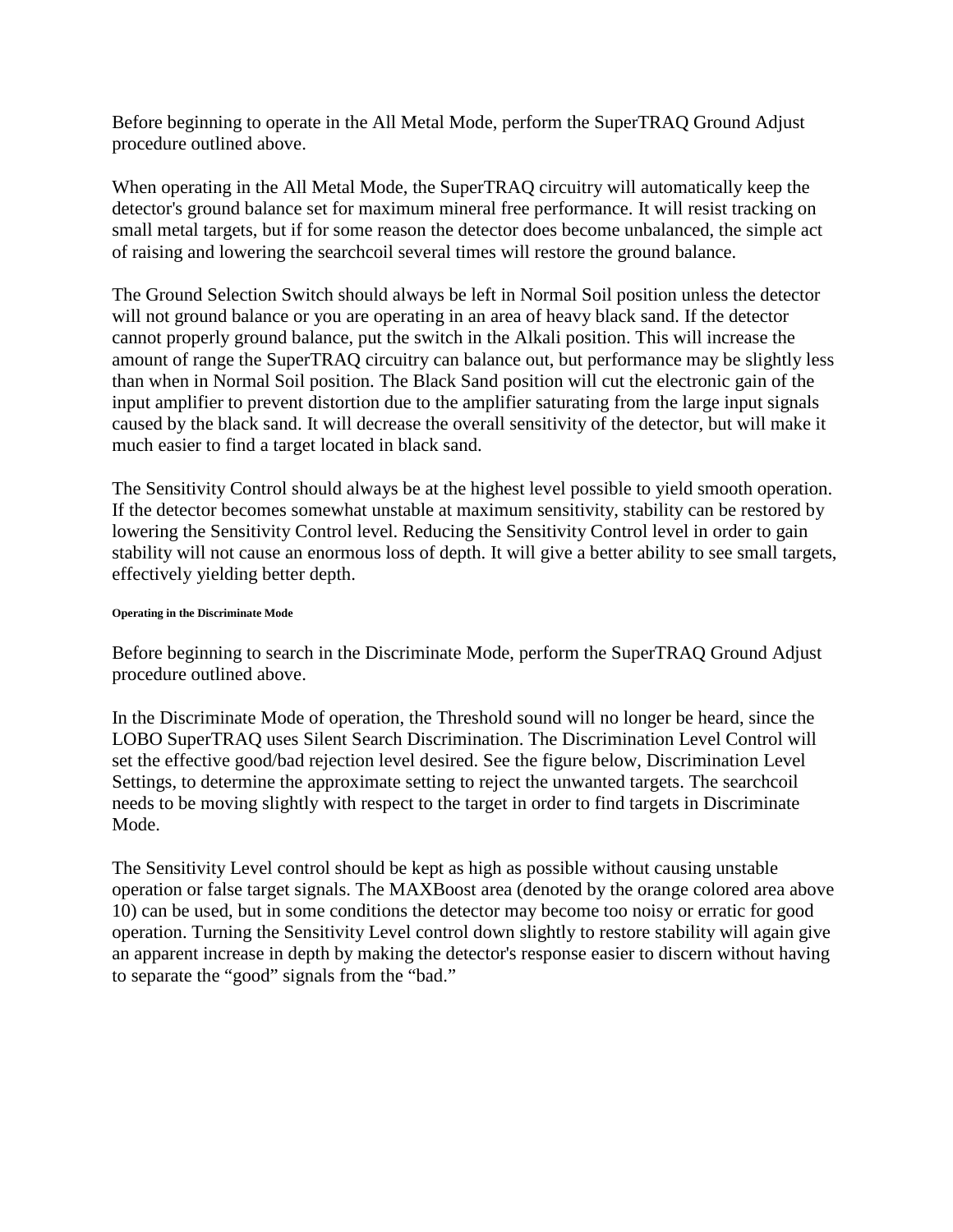

### **FIELD USE PINPOINTING**

Pinpointing with the LOBO SuperTRAQ can be accomplished easily in either the All Metal Mode or the Discriminate Mode. The detector also has a pinpoint position on its Mode Selection Switch labeled PINPOINT, which may make pinpointing even easier. In this position, the automatic threshold tuning is eliminated, and the gain is reduced, so it will be easy to tell where the loudest target response is located.

Move the searchcoil back and forth and forward and backward until you get the loudest audio response. The target should be directly below the searchcoil center at the time of loudest response. If the audio response is at maximum over a very broad range of movement, momentarily stop the searchcoil in the center of this area and release the pinpoint switch until the detector retunes itself back to threshold. Then press the switch back to the pinpoint position and continue moving the searchcoil to find the loudest response. This retuning in the middle of the loud area will greatly reduce the area of response.

You may have better luck pinpointing by "X-ing" the target. To do this, sweep the coil from side to side over the target until you determine the coil position when the loudest response is present. Make a mental note of this position, which will give you one of the lines of the X you are about to make. Turn 90 degrees to this line and sweep back and forth until you again get the loudest response. The position of the coil at this time should give you the other line, and the target is at the center of the X formed by these two lines. Dig where the two lines intersect.

#### **Recovering Your Target**

Even with the extreme power of the LOBO SuperTRAQ, pinpointing isn't enough to recover your target. Since most of the really tiny nuggets look just like the rocks and other pieces of soil they are found in, they can be very difficult to locate. Also most of your targets will not be gold, they will be junk, such as nails, tacks, iron, pulltabs, etc. You will need to dig them all to be sure you don't miss that occasional small piece of gold.

Your choice of a digging tool will be up to you, but most prospectors use a small pick axe and carry a magnet to help pick out iron targets. Some stores sell a pick axe with a magnet in the end of the handle.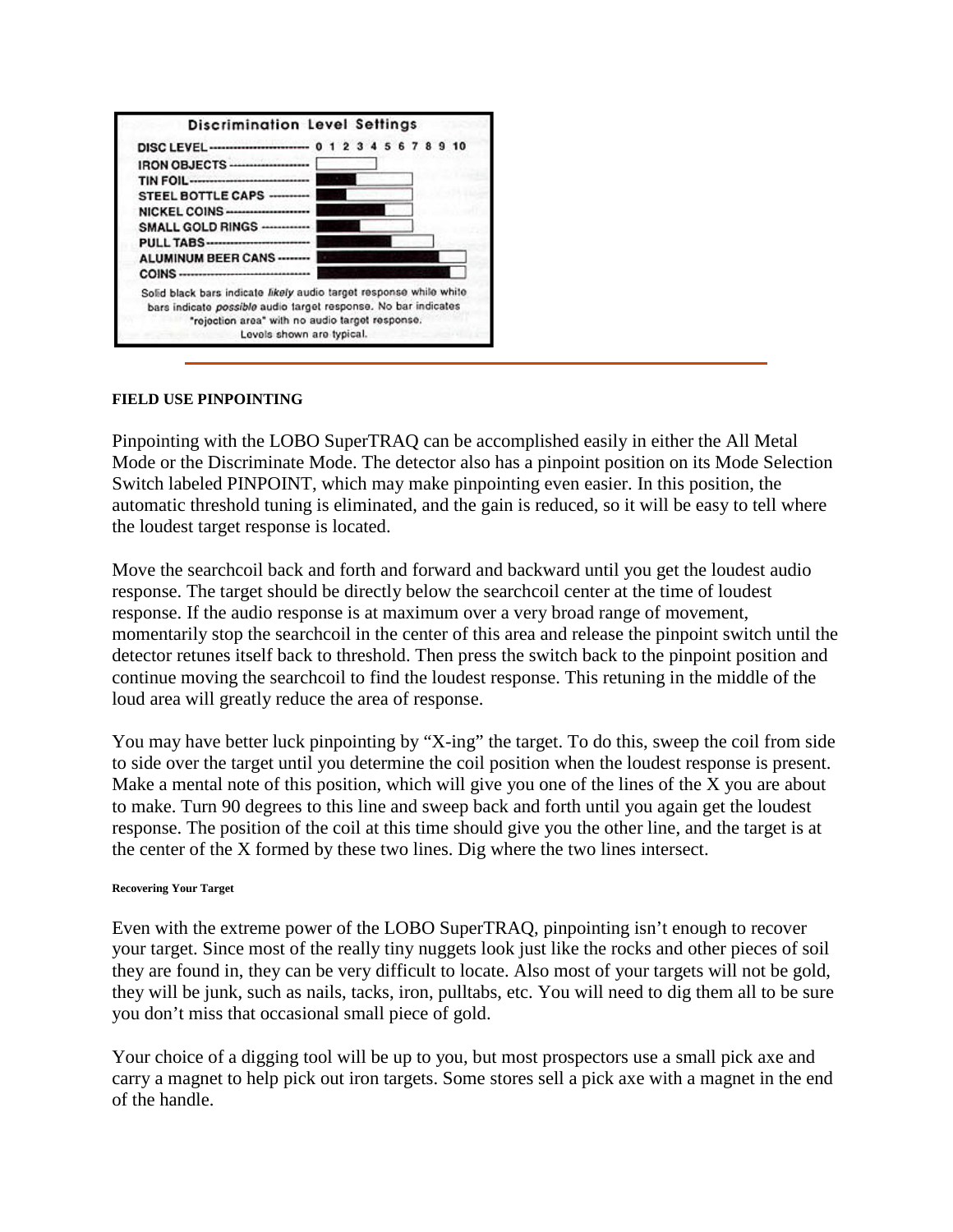When you have pinpointed your target, dig some of the soil back from the pinpointed area with your pick axe. Recheck with your detector to see if you have moved the target. If you haven't, dig some more dirt out from the pinpointed area. When you succeed in moving the target, try the magnet to see if you can pick up the target. If the magnet doesn't pick it up, you can try grabbing some dirt in your hand, and waving it over the detector's coil. However, the LOBO SuperTRAQ will probably read the fleshy center part of your hand as being a good target, so it may be necessary to use your fingertips or use two plastic scoops to try to separate the target from the dirt.

Pick up a scoop full of dirt and pass it over the searchcoil of the detector to see if the target is in the scoop. If not, discard the dirt, and try another scoop. When the scoop contains the target, dump one half of the dirt from the first scoop to the second scoop. Try both scoops over the coil to see which one contains the target. Discard the dirt from the scoop which has no target and continue dividing and checking until you get the dirt down to a small enough sample that you can visually pick out the target.

If your target is big enough that you don't have trouble separating it from the dirt, and if it is gold, then congratulations! Finding a large piece of gold makes the day a lot more enjoyable, but usually your gold targets will be small pieces.

### **BATTERY REPLACEMENT**

The LOBO SuperTRAQ has an automatic battery test sequence with each initial power turn on. To check the batteries, simply turn the LOBO SuperTRAQ off for about five seconds, and then turn it back on. The battery test circuit will engage for about 3 to 5 seconds, with the audio output loudness indicating the remaining battery strength. As the batteries age, this tone will get quieter, and when you hear only a brief buzz or no output at all, it's time to replace the batteries.

To replace the batteries, pull the large knobs on the battery door on the rear of the unit. The entire door will pop out. Remove the battery packs from the detector, and then remove the batteries from the packs. Replace the new penlight batteries into the packs, observing the polarity indicators that are embossed into the insides of the packs. Slide the packs back into the detector, making sure the battery clip leads are connected to the packs. Install the battery door back onto the chassis and push the nylon fasteners into the holes on the chassis, making sure that the plungers are still pulled out. Then push the plungers back in to lock the door in place.

### **RECOMMENDED RECOVERY METHODS**

**GENERAL INFORMATION - CARE AND USE**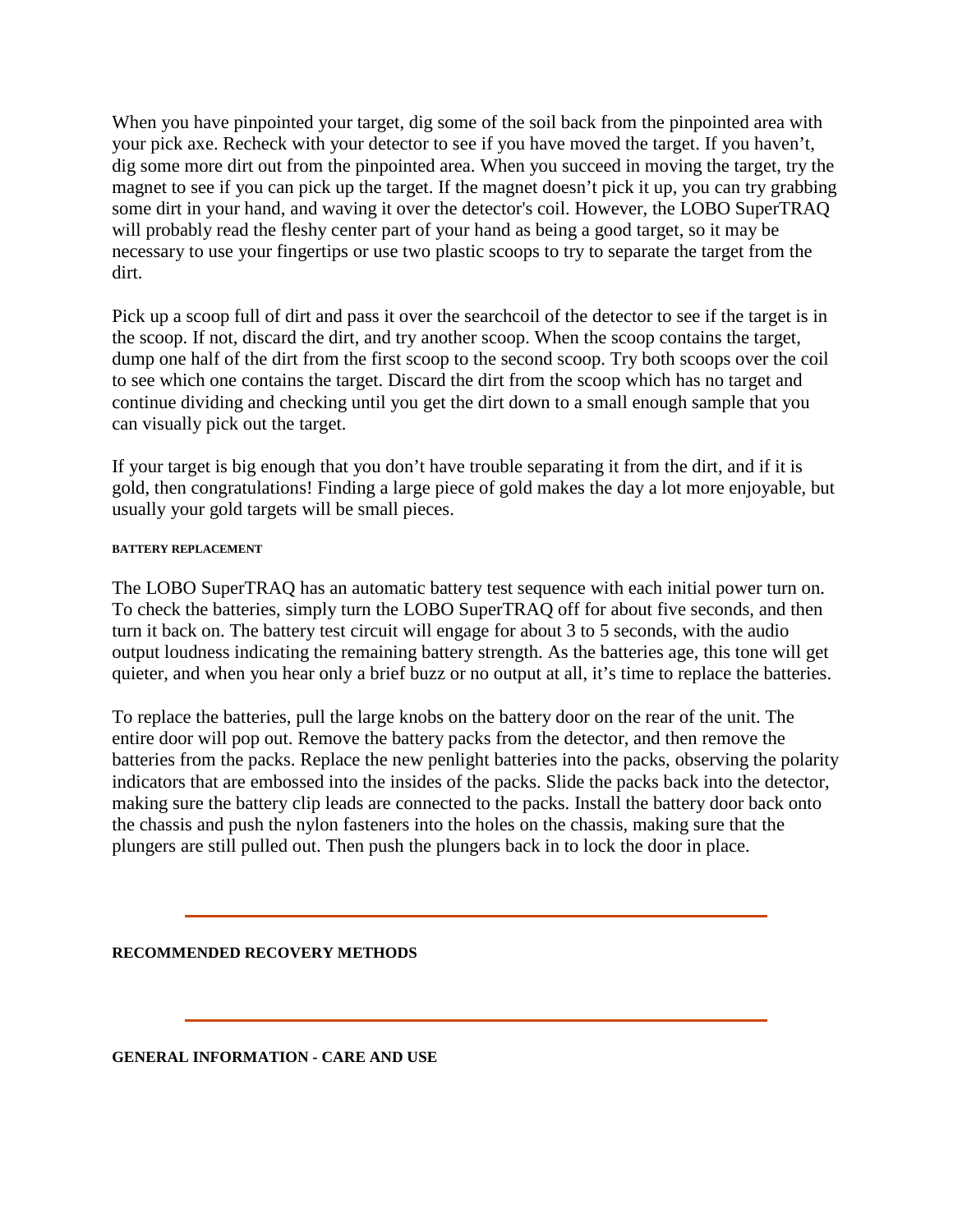If the detector is to be stored for a long period of time, it is best to remove the battery pack from the detector. This will prevent internal damage to the detector if the batteries should leak.

The searchcoil is waterproof and may be submerged in either fresh or salt water. Caution should be exercised to prevent water from entering the chassis, where it could damage the electronic circuitry. After the coil is used in salt water, the coil and lower stem assembly should be rinsed well with fresh water to prevent corrosion of the metal parts.

There are several good books to help the beginner learn how to use the detector, where to search and how to recover a target without damaging the environment. A good detectorist can recover a lot of finds and leave the area looking as though he had never been there. Above all, always fill your holes when you have recovered the target.

TESORO Metal Detectors are sold through independent dealers, who are almost always treasure hunters themselves. They can provide you with much needed information about how to use your detector, how to probe, plug and dig in your locale, and answer most of your questions about treasure hunting in general.

The use of earphones will benefit you in two ways. Most earphones will very effectively block out most of the ambient noise, such as traffic noise and wind noise, which will enable you to better hear the fainter signals caused by the deeper targets. Obviously, the older, more valuable coins will probably be deeper than the ones which were lost last week, so you should take advantage of anything that will help you hear the weaker signals. Secondly, using earphones will greatly extend the battery life, since it takes much less power to operate them. The LOBO SuperTRAQ is not equipped with a volume control, but does have a limited circuit in the earphone jack. If less volume is desired with earphones, you may want to use earphones with a built-in volume control. Any good 8 to 16 ohm set with 1/4 inch stereo jack will do.

## **HAPPY HUNTING, and thank you for purchasing a TESORO.**

#### **SPECIFICATIONS**

| <b>Operating Frequency</b>     | 17.8 kHz                                  |
|--------------------------------|-------------------------------------------|
| Searchcoil Type                | Elliptical, widescan                      |
| Searchcoil Size                | 10" elliptical (length)                   |
| Cable Length                   | Approx. 8'                                |
| Audio Frequency                | Approx. 330 Hz to 550 Hz                  |
| <b>Audio Output</b>            | $1\frac{1}{2}$ speaker and headphone jack |
| <b>Headphone Compatibility</b> | $\frac{1}{4}$ stereo plug                 |
| Weight (may vary slightly)     | 3.5 lbs. (may vary slightly)              |
| <b>Battery Requirement</b>     | Eight AA cells (alkaline)                 |
| Battery Life (typical)         | 20 to 30 hours (typical)                  |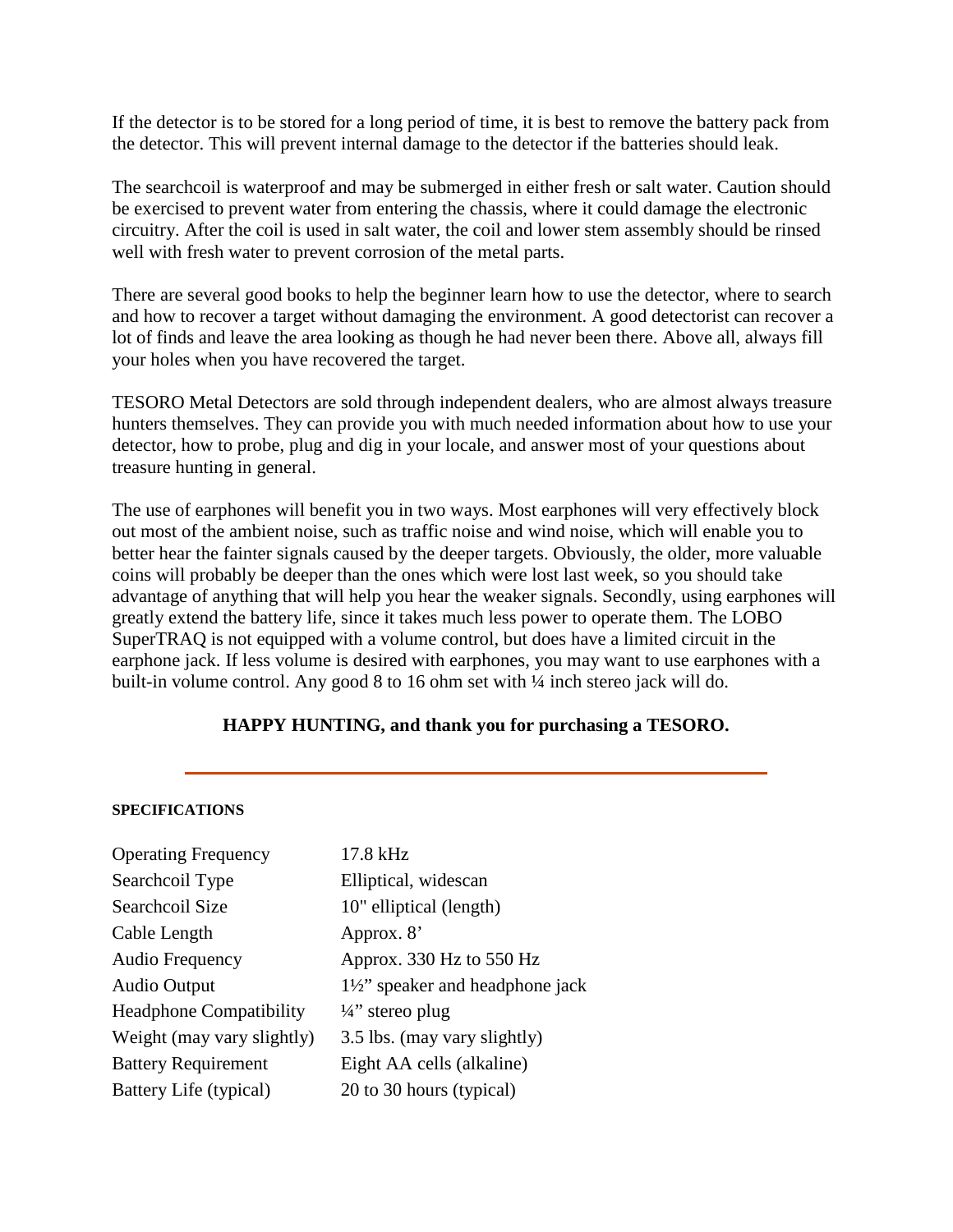| Optimum Temperature Range $30^{\circ}$ to $100^{\circ}$ F |                                                                  |
|-----------------------------------------------------------|------------------------------------------------------------------|
| <b>Optimum Humidity</b>                                   | 0 to 75% R.H.                                                    |
| <b>Operating Modes</b>                                    | All Metal (motion required)<br><b>Silent Search Discriminate</b> |
| All Metal Tuning Mode                                     | <b>Fast Auto Tune</b>                                            |
| Pinpoint Mode                                             | No-Motion All Metal (no Auto Tune)                               |

### **METAL DETECTORIST'S CODE OF ETHICS**

Always check federal, state, county and local laws before searching. It is your responsibility to "know the law."

Abide by all laws, ordinances or regulations that may govern your search and the area you will be in.

Never trespass. Always obtain permission prior to entering private property, mineral claims, or underwater salvage leases.

Do not damage, deface, destroy, or vandalize any property, including ghost towns and deserted structures, and never tamper with any equipment at the site.

Never litter. Always pack out what you take in and remove all trash dug in your search.

Fill all holes, regardless how remote the location. Never dig in a way that will damage, be damaging to, or kill any vegetation.

Do not build fires, camp at or park in non-designated or restricted areas.

Leave all gates and other accesses to land as found.

Never contaminate wells, creeks, or any other water supplies.

Be courteous, considerate, and thoughtful at all times.

Report the discovery of any items of historic significance to the local historical society or proper authorities.

Uphold all finders, search and salvage agreements.

Promote responsible historical research and artifact recovery and the sharing of knowledge with others.